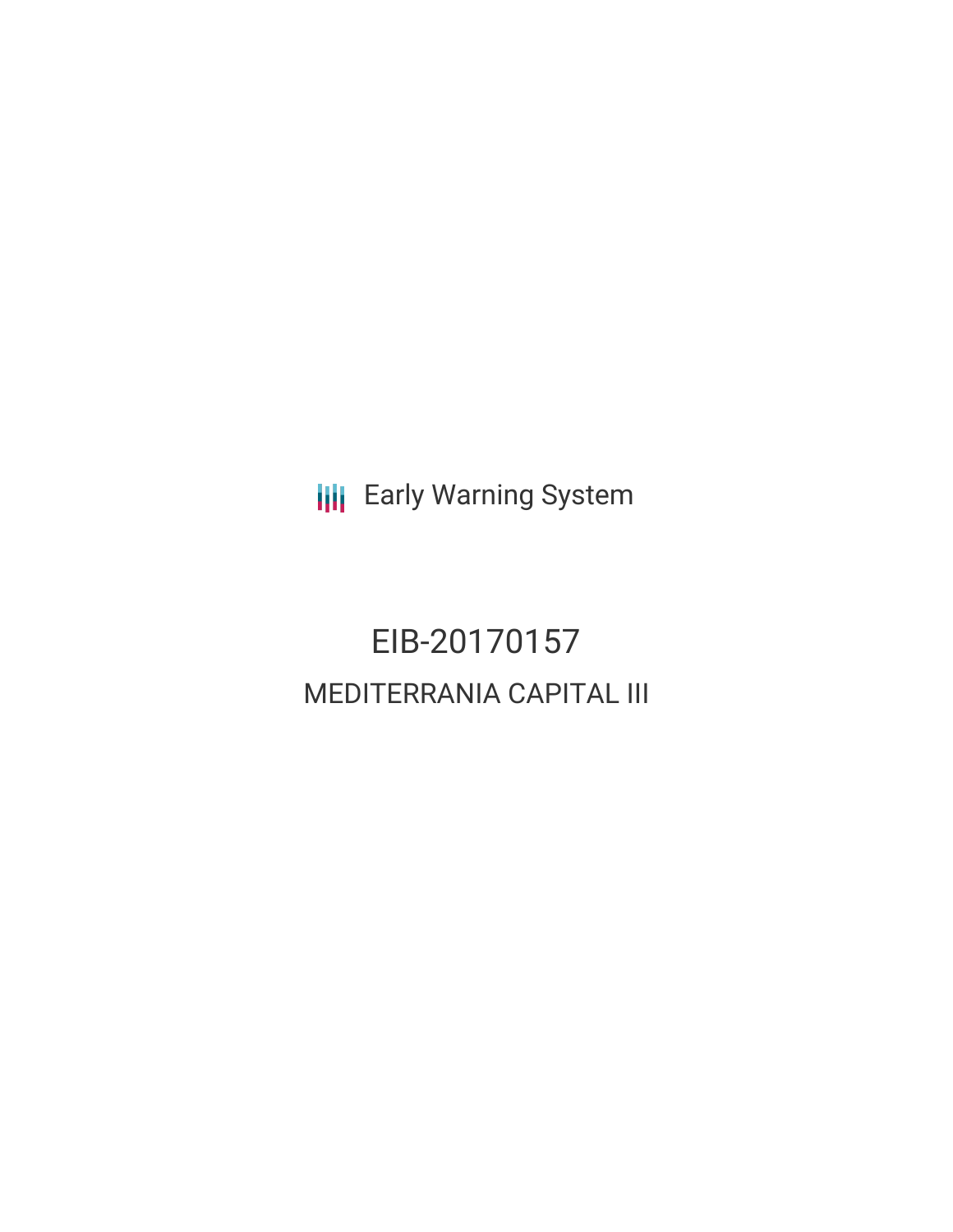### **Quick Facts**

| <b>Specific Location</b>       | <b>Mediterranean Countries</b> |
|--------------------------------|--------------------------------|
| <b>Financial Institutions</b>  | European Investment Bank (EIB) |
| <b>Status</b>                  | Approved                       |
| <b>Bank Risk Rating</b>        | U                              |
| <b>Voting Date</b>             | 2017-11-27                     |
| <b>Borrower</b>                | Mediterrania Capital Partners  |
| <b>Sectors</b>                 | Finance                        |
| <b>Investment Type(s)</b>      | Equity                         |
| <b>Investment Amount (USD)</b> | $$17.86$ million               |
| <b>Project Cost (USD)</b>      | $$297.61$ million              |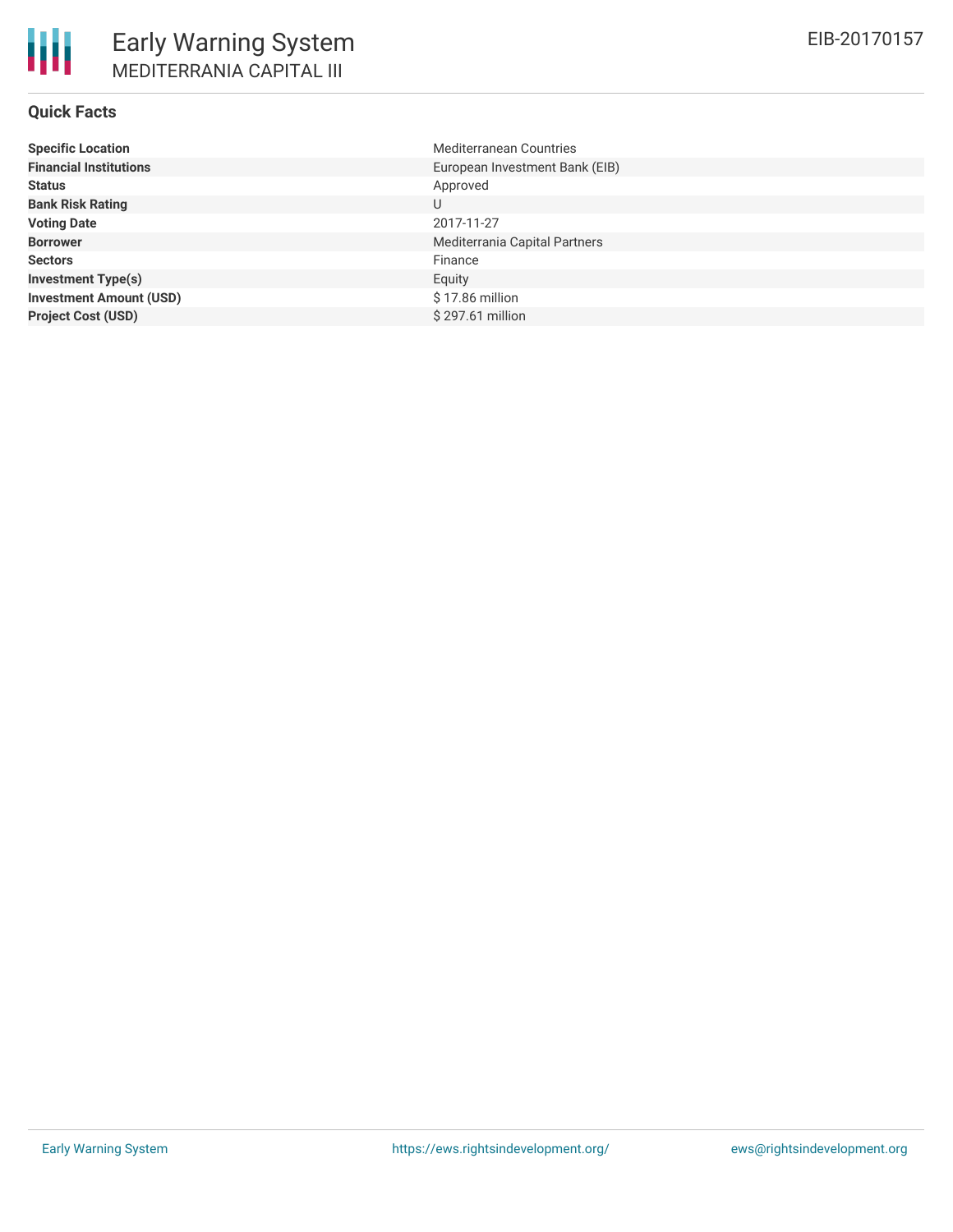

# **Project Description**

According to EIB website, the proposed operation consists of an equity participation in Mediterrania Capital III (MC III), a generalist private equity fund targeting growth capital investments in small and medium-sized private companies located primarily in Southern Neighbourhood countries. The key project objectives include supporting the development of the private sector, primarily in North Africa, by increasing access to risk capital for local small and medium-sized companies, the entry of an experienced private equity team into Egypt and contributing to the European Commission's economic and social development priority under the European Neighbourhood Policy (ENP) Action Plan, namely the reduction of unemployment and poverty.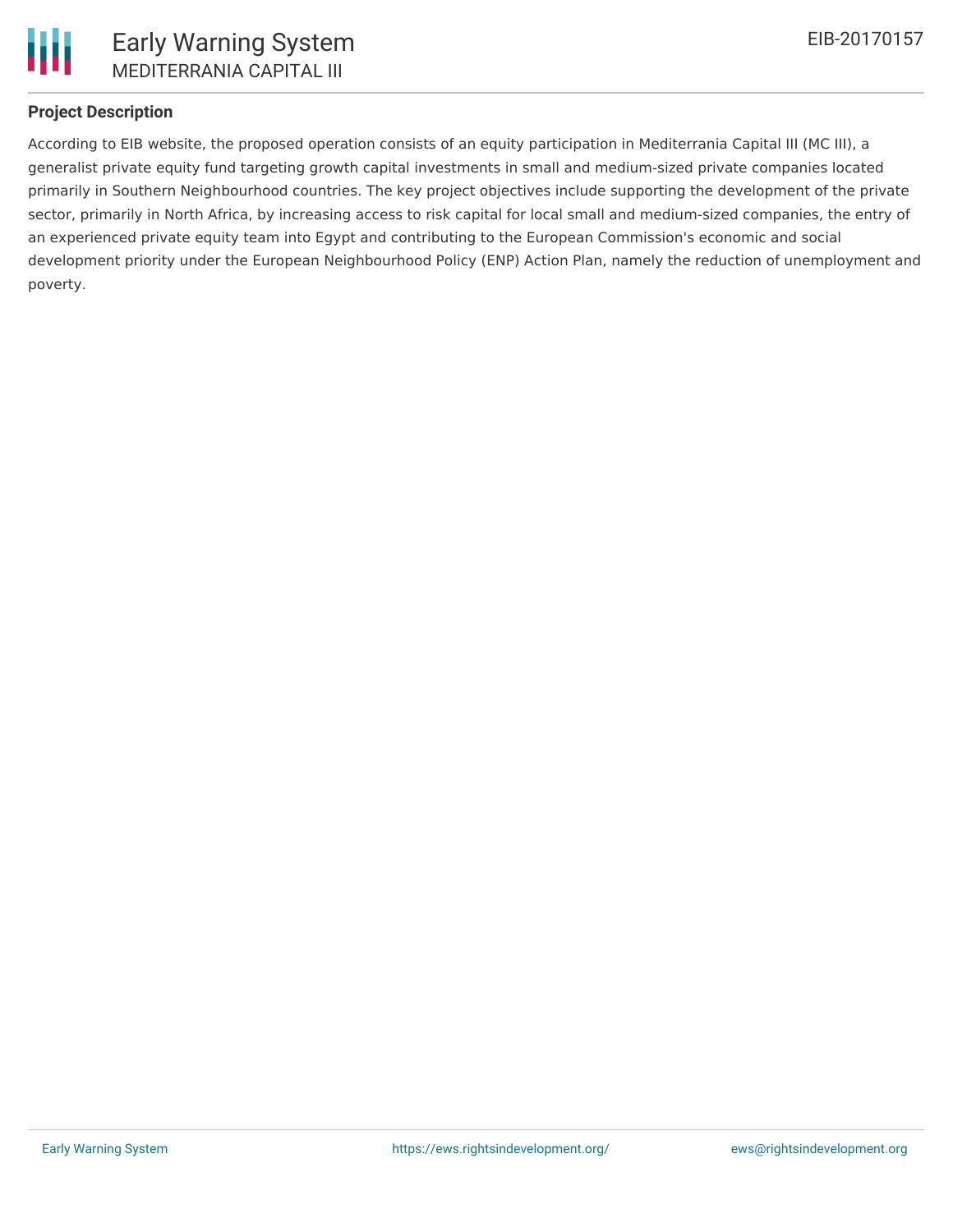## **Investment Description**

冊

European Investment Bank (EIB)